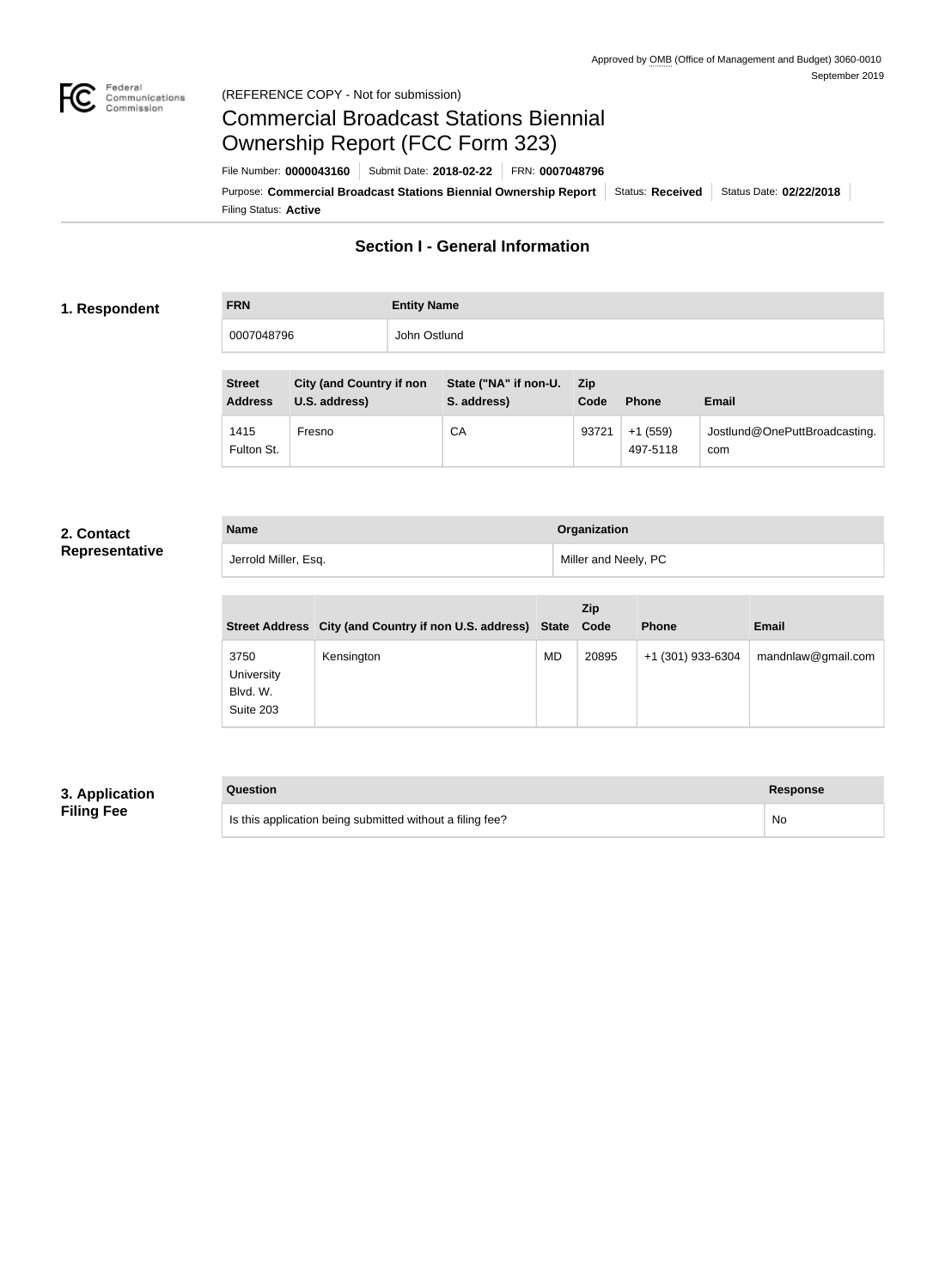| <b>Fees</b> | <b>Application Type</b> | <b>Form Number</b> | <b>Fee Code</b> | Quantity      | <b>Fee Amount</b> | <b>Subtotal</b> |
|-------------|-------------------------|--------------------|-----------------|---------------|-------------------|-----------------|
|             | Biennial                | Form 323           | <b>MAR</b>      | ີ<br><u>_</u> | 85                | \$140.00        |
|             |                         |                    |                 |               | Total             | \$140.00        |

## **4. Nature of Respondent**

| (a) Provide the following information about the Respondent: |                     |  |
|-------------------------------------------------------------|---------------------|--|
| <b>Relationship to stations/permits</b>                     | Licensee            |  |
| <b>Nature of Respondent</b>                                 | Sole proprietorship |  |

**(b) Provide the following information about this report:**

| <b>Purpose</b> | Biennial                                                                                                                                                                               |
|----------------|----------------------------------------------------------------------------------------------------------------------------------------------------------------------------------------|
| "As of" date   | 10/01/2017                                                                                                                                                                             |
|                | When filing a biennial ownership report or validating<br>and resubmitting a prior biennial ownership report, this<br>date must be Oct. 1 of the year in which this report is<br>filed. |

#### **5. Licensee(s) and Station(s)**

#### **Respondent is filing this report to cover the following Licensee(s) and station(s):**

| Licensee/Permittee Name | <b>FRN</b> |
|-------------------------|------------|
| John Ostlund            | 0007048796 |
|                         |            |

| Fac. ID No. | <b>Call Sign</b> | <b>City</b>   | <b>State</b> | <b>Service</b> |
|-------------|------------------|---------------|--------------|----------------|
| 18407       | <b>KFIG</b>      | <b>FRESNO</b> | CA           | AM             |
| 31538       | <b>KWDO</b>      | <b>FRESNO</b> | CA           | <b>FM</b>      |

## **Section II – Biennial Ownership Information**

| 1. 47 C.F.R.           |  |  |
|------------------------|--|--|
| <b>Section 73,3613</b> |  |  |
| and Other              |  |  |
| <b>Documents</b>       |  |  |

Licensee Respondents that hold authorizations for one or more full power television, AM, and/or FM stations should list all contracts and other instruments set forth in 47 C.F.R. Section 73.3613(a) through (c) for the facility or facilities listed on this report. In addition, attributable Local Marketing Agreements (LMAs) and attributable Joint Sales Agreements (JSAs) must be disclosed by the licensee of the brokering station on its ownership report. If the agreement is an attributable LMA, an attributable JSA, or a network affiliation agreement, check the appropriate box. Otherwise, select "Other." Non-Licensee Respondents, as well as Licensee Respondents that only hold authorizations for Class A television and/or low power television stations, should select "Not Applicable" in response to this question.

Not Applicable.

**2. Ownership Interests**

**(a)** Ownership Interests. This Question requires Respondents to enter detailed information about ownership interests by generating a series of subforms. Answer each question on each subform. The first subform listing should be for the Respondent itself. If the Respondent is not a natural person, also list each of the officers, directors, stockholders, non-insulated partners, non-insulated members, and any other persons or entities with a direct attributable interest in the Respondent pursuant to the standards set forth in 47 C.F.R. Section 73.3555. (A "direct" interest is one that is not held through any intervening companies or entities.) List each interest holder with a direct attributable interest in the Respondent separately.

Leave the percentage of total assets (Equity Debt Plus) field blank for an interest holder unless that interest holder has an attributable interest in the Respondent solely on the basis of the Commission's Equity Debt Plus attribution standard, 47 C.F.R. Section 73.3555, Note 2(i).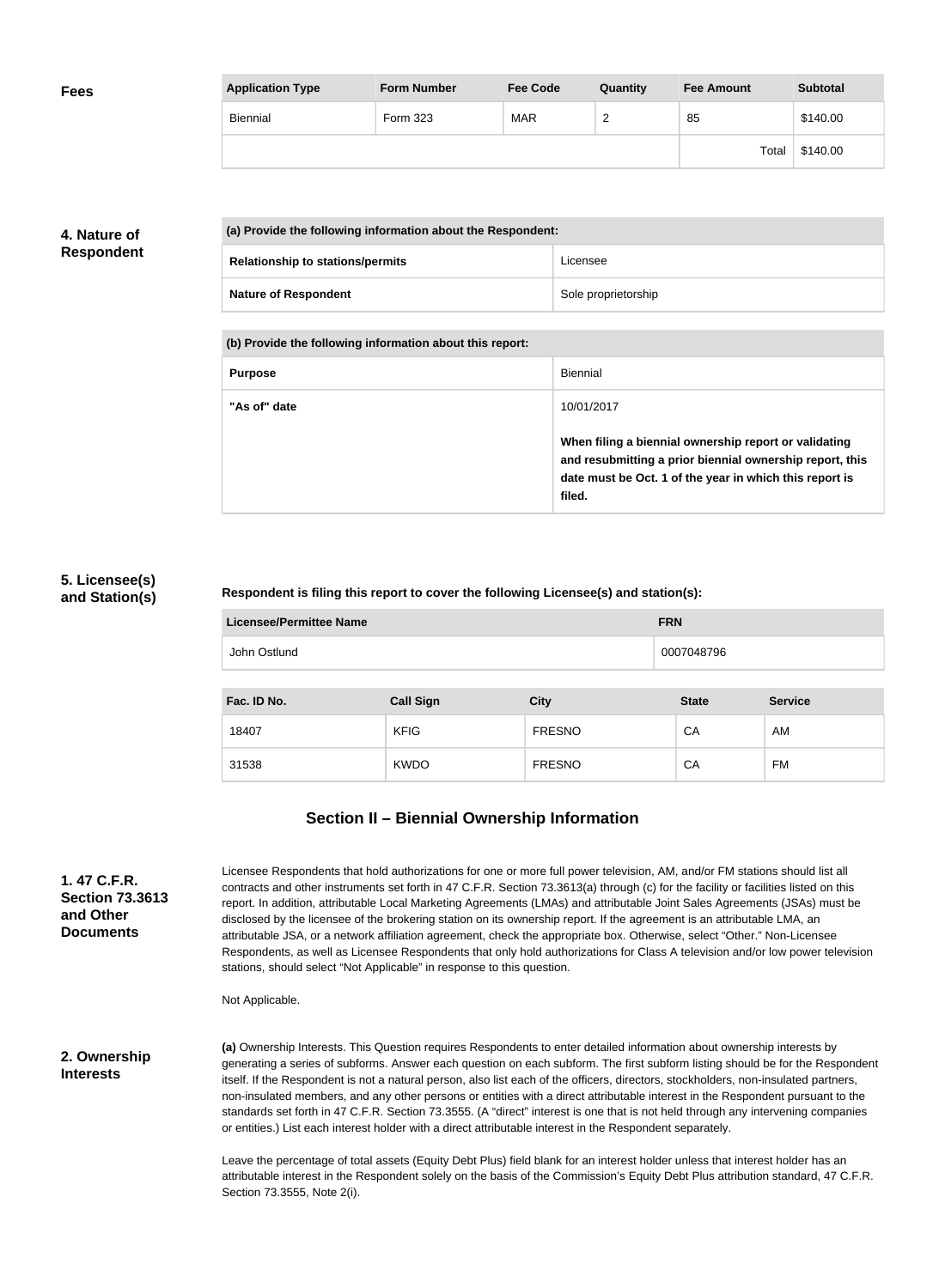In the case of vertical or indirect ownership structures, list only those interests in the Respondent that also represent an attributable interest in the Licensee(s) for which the report is being submitted.

Entities that are part of an organizational structure that includes holding companies or other forms of indirect ownership must file separate ownership reports. In such a structure do not report, or file a separate report for, any interest holder that does not have an attributable interest in the Licensee(s) for which the report is being submitted.

Please see the Instructions for further detail concerning interests that must be reported in response to this question.

The Respondent must provide an FCC Registration Number for each interest holder reported in response to this question. Please see the Instructions for detailed information and guidance concerning this requirement.

| Ownership information                                   |                                                                                      |                      |                            |  |  |
|---------------------------------------------------------|--------------------------------------------------------------------------------------|----------------------|----------------------------|--|--|
| <b>FRN</b>                                              | 0007048796                                                                           |                      |                            |  |  |
| <b>Entity Name</b>                                      | John Ostlund                                                                         |                      |                            |  |  |
| <b>Address</b>                                          | PO Box                                                                               |                      |                            |  |  |
|                                                         | Street 1                                                                             | 1415 Fulton St.      |                            |  |  |
|                                                         | <b>Street 2</b>                                                                      |                      |                            |  |  |
|                                                         | <b>City</b>                                                                          | Fresno               |                            |  |  |
|                                                         | State ("NA" if non-U.S.<br>address)                                                  | CA                   | 93721                      |  |  |
|                                                         | <b>Zip/Postal Code</b>                                                               |                      |                            |  |  |
|                                                         | Country (if non-U.S.<br>address)                                                     | <b>United States</b> |                            |  |  |
| <b>Listing Type</b>                                     | Respondent                                                                           |                      |                            |  |  |
| <b>Positional Interests</b><br>(check all that apply)   | Respondent                                                                           |                      |                            |  |  |
| <b>Tribal Nation or Tribal</b><br><b>Entity</b>         | Interest holder is not a Tribal nation or Tribal entity                              |                      |                            |  |  |
| <b>Interest Percentages</b><br>(enter percentage values | <b>Voting</b>                                                                        | 0.0%                 | <b>Jointly Held?</b><br>No |  |  |
| from 0.0 to 100.0)                                      | <b>Equity</b>                                                                        | 0.0%                 |                            |  |  |
|                                                         | <b>Total assets (Equity Debt</b><br>Plus)                                            | 0.0%                 |                            |  |  |
| that do not appear on this report?                      | Does interest holder have an attributable interest in one or more broadcast stations |                      | Yes                        |  |  |
|                                                         |                                                                                      |                      |                            |  |  |

| <b>Ownership Information</b> |
|------------------------------|

| (b) Respondent certifies that any interests, including equity, financial, or voting | <b>Yes</b> |
|-------------------------------------------------------------------------------------|------------|
| interests, not reported in this filing are non-attributable.                        |            |
| If "No," submit as an exhibit an explanation.                                       |            |

| (c) Does the Respondent or any reported interest holder<br>hold an attributable interest in any newspaper entities in<br>the same market as any station for which this report is | No. |
|----------------------------------------------------------------------------------------------------------------------------------------------------------------------------------|-----|
| filed, as defined in 47 C.F.R. Section 73.3555?                                                                                                                                  |     |
| If "Yes," provide information describing the interest(s), using                                                                                                                  |     |
| EITHER the subform OR the spreadsheet option below.                                                                                                                              |     |
| Respondents with a large number (50 or more) of entries to                                                                                                                       |     |
| submit should use the spreadsheet option.                                                                                                                                        |     |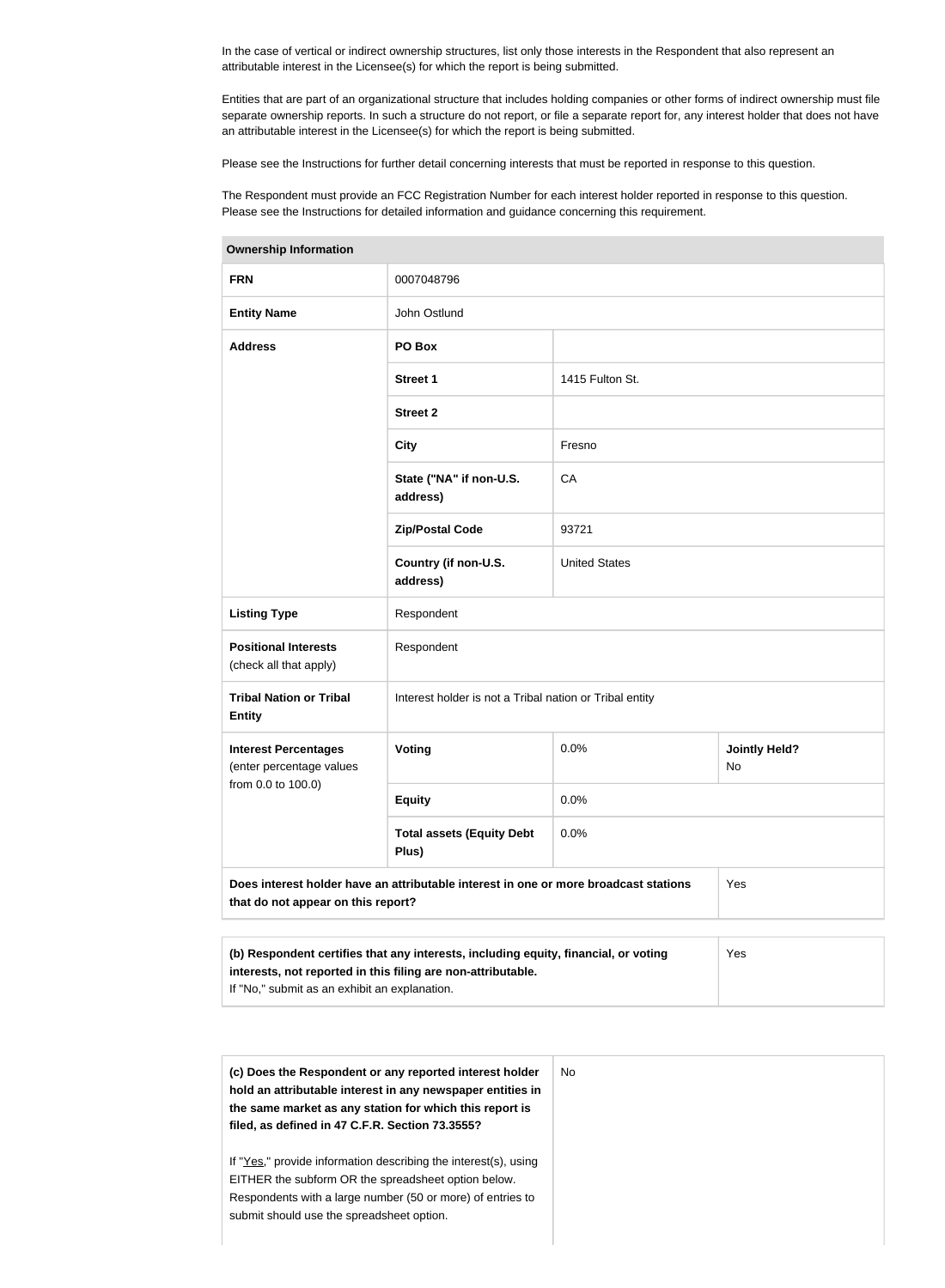**(d) Are any of the individuals listed as an attributable interest holder in the Respondent married to each other or related to each other as parentchild or as siblings?** No

No

If "Yes," provide the following information for each such the relationship.

**(e) Is Respondent seeking an attribution exemption for any officer or director with duties wholly unrelated to the Licensee(s)?**

If "Yes," complete the information in the required fields and submit an Exhibit fully describing that individual's duties and responsibilities, and explaining why that individual should not be attributed an interest.

### **3. Organizational Chart (Licensees Only)**

Attach a flowchart or similar document showing the Licensee's vertical ownership structure including the Licensee and all entities that have attributable interests in the Licensee. Licensees with a single parent entity may provide a brief explanatory textual Exhibit in lieu of a flowchart or similar document. Licensees without parent entities should so indicate in a textual Exhibit.

**Non-Licensee Respondents should select "N/A" in response to this question.**

The licensee is husband and wife, with no holding companies. No flow chart is required.

### **Section III - Certification**

#### **Certification**

| <b>Section</b>                  | Question                           | <b>Response</b> |
|---------------------------------|------------------------------------|-----------------|
| <b>Authorized Party to Sign</b> | WILLFUL FALSE STATEMENTS ON        |                 |
|                                 | THIS FORM ARE PUNISHABLE BY        |                 |
|                                 | FINE AND/OR IMPRISONMENT (U.S.     |                 |
|                                 | CODE, TITLE 18, SECTION 1001), AND |                 |
|                                 | OR REVOCATION OF ANY STATION       |                 |
|                                 | LICENSE -- OR CONSTRUCTION         |                 |
|                                 | PERMIT (U.S. CODE, TITLE 47,       |                 |
|                                 | SECTION $312(a)(1)$ ), AND/OR      |                 |
|                                 | FORFEITURE (U.S. CODE, TITLE 47,   |                 |
|                                 | SECTION 503).                      |                 |